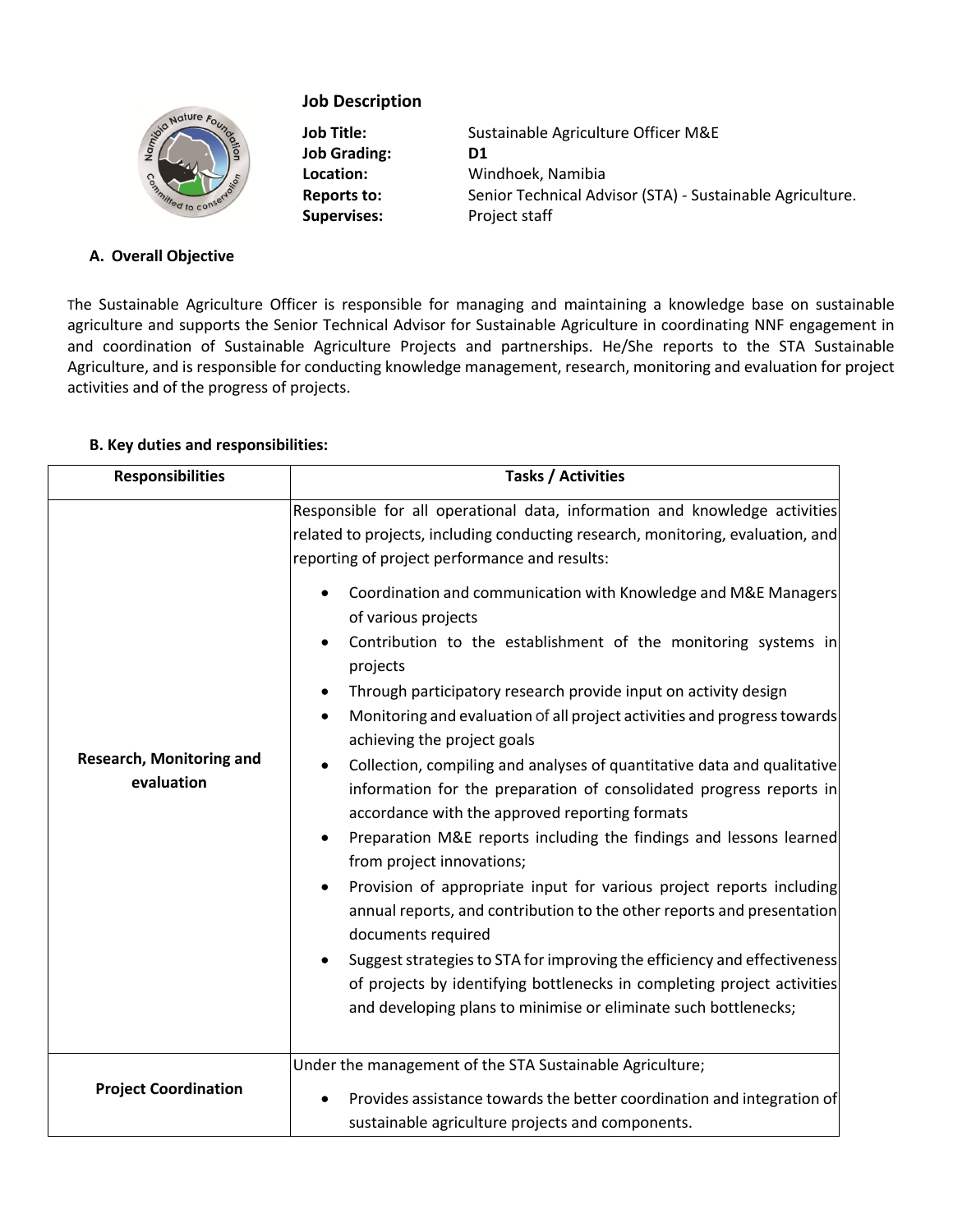|                                       | Provides centralised support to field staff to facilitate the smooth<br>$\bullet$                                                                                                                                                                                                                                                                                                     |
|---------------------------------------|---------------------------------------------------------------------------------------------------------------------------------------------------------------------------------------------------------------------------------------------------------------------------------------------------------------------------------------------------------------------------------------|
|                                       | delivery of their projects.                                                                                                                                                                                                                                                                                                                                                           |
|                                       | Assist in ensuring that management systems are adhered to and<br>provides backstopping for the administration of the projects and<br>components.<br>Assist in ensuring the sound management of all NNF and project assets<br>allocated to Sustainable agriculture projects or components.                                                                                             |
|                                       | Maintains a database of all projects - technical and financial<br>deliverables, and on behalf of the STA Sustainable Agriculture monitors<br>timely outputs and their submission to donors/relevant partners.<br>Helps ensuring compliance with NNF financial management systems<br>for projects to adequately meet financial management needs and<br>donor regulations and policies. |
| <b>Knowledge Management</b>           | Is responsible for building up and maintaining knowledge base on sustainable<br>agriculture in Namibia, with a special focus on Organic Agriculture in<br>partnership with NOA.                                                                                                                                                                                                       |
|                                       | Is responsible for developing and maintaining a database of sustainable<br>agriculture interventions including appropriate reporting metrics.                                                                                                                                                                                                                                         |
| <b>Technical</b>                      | Liaises closely with and is mentored by the STA Sustainable Agriculture to<br>develop and enhance technical knowledge.                                                                                                                                                                                                                                                                |
|                                       |                                                                                                                                                                                                                                                                                                                                                                                       |
|                                       | Helps in the production of consolidated reports for internal consumption and<br>to meet donor reporting requirements.                                                                                                                                                                                                                                                                 |
|                                       | In consultation with STA Sustainable Agriculture meets on a regular basis with<br>partner ministry staff, project partners, NNF colleagues and stakeholders as<br>appropriate.                                                                                                                                                                                                        |
| <b>Communications &amp; Reporting</b> | Supports NNF & NOA communications on Sustainable Agriculture through<br>coordinating regular general reporting on related projects.                                                                                                                                                                                                                                                   |
|                                       | Where appropriate, and as agreed by the STA Sustainable Agriculture, attends<br>external meetings and workshops relevant to the NNF projects.                                                                                                                                                                                                                                         |
|                                       | Where appropriate, and as agreed by the Executive Director, represents the<br>NNF at external events.                                                                                                                                                                                                                                                                                 |
|                                       | Under the supervision of the STA Sustainable Agriculture:                                                                                                                                                                                                                                                                                                                             |
| <b>Partnership Development</b>        | Helps drive the NNF/NOA MOU<br>Supports partnerships with other like-minded organisations                                                                                                                                                                                                                                                                                             |
| <b>Planning &amp; Development</b>     | Provides input towards NNF workplan, budget, project needs & resourcing, as<br>well as input to strategic planning and growth of NNF.                                                                                                                                                                                                                                                 |